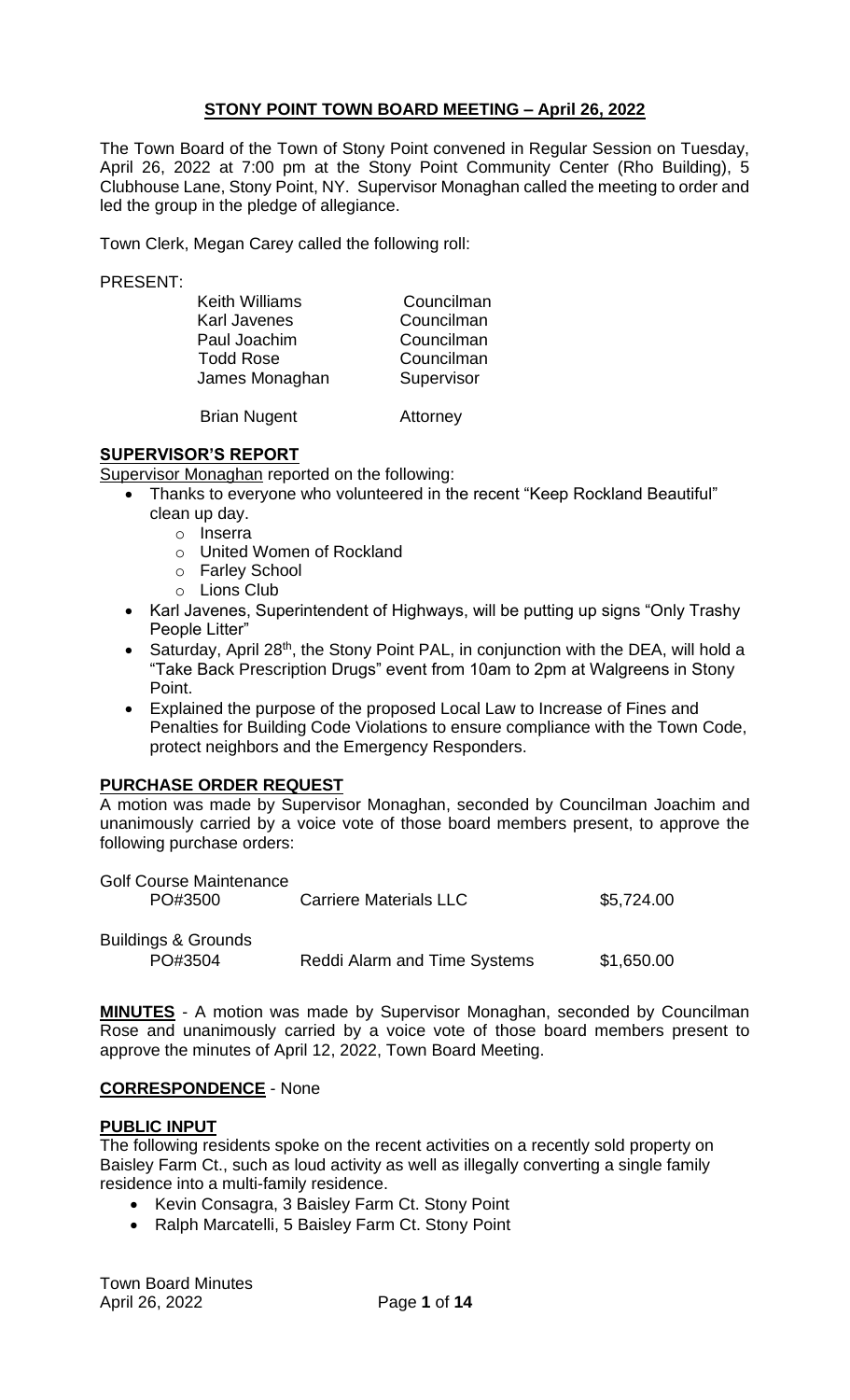• Kathy Brondolo, 54 Thiells Rd, Stony Point

## **Open Public Hearing-To Increase Fines and Penalties for Building Code Violations**

At 7:45PM a motion was made by Supervisor Monaghan, seconded by Councilman Joachim and unanimously carried by a voice vote of those board members present to open the public hearing regarding the Increase of Fines and Penalties for Building Code Violations.

Town Clerk Megan Carey presented the following Public Hearing Notice:

## **TOWN OF STONY POINT NOTICE OF PUBLIC HEARING**

**NOTICE IS HEREBY GIVEN** that a Public Hearing will be held by the Town Board of the Town of Stony Point, Rockland County, New York, on April 26, 2022 at 7:00 pm or soon thereafter at the Stony Point Community Center (Rho Building), 5 Clubhouse Lane, Stony Point, New York to consider a Local Law to Amend Town Code to Increase Fines and Penalties for Building Code Violations.

The Town of Stony Point will make every effort to assure that the Public Hearing is accessible to persons with disabilities. Anyone requiring special assistance and/or accommodations should contact the Town Clerk.

Said Local Law will be made available for review in the Town Clerk's Office, 74 East Main St., Stony Point, New York and may be examined by any interested party from 8:30 am to 4:30 pm, Monday through Friday in advance of the meeting after April 18, 2022.

By Order of the Town Board dated March 22, 2022

Megan Carey – Town Clerk

## **Public Input**

Michael Schoales, 10 Bullawa Dr. Stony Point, spoke on a recently sold single family residence being used as a multi-family residence with 9-10 vehicles in the driveway, multiple children, garbage in the street, work going on during the weekend and night and loud dogs and music.

### **Close Public Hearing-To Increase Fines and Penalties for Building Code Violations**

At 7:55PM a motion was made by Supervisor Monaghan, seconded by Councilman Joachim and unanimously carried by a voice vote of those board members present to close the public hearing regarding the Increase of Fines and Penalties for Building Code Violations and adopting the following local law:

> The following resolution was duly offered and seconded to wit:

## **RESOLUTION 2022 - 9**

#### **RESOLUTION ADOPTING LOCAL LAW NO. 2 OF 2022 AMENDING FINES AND PENALTIES ASSOCIATED WITH CERTAIN CODE VIOLATIONS IN THE TOWN OF STONY POINT**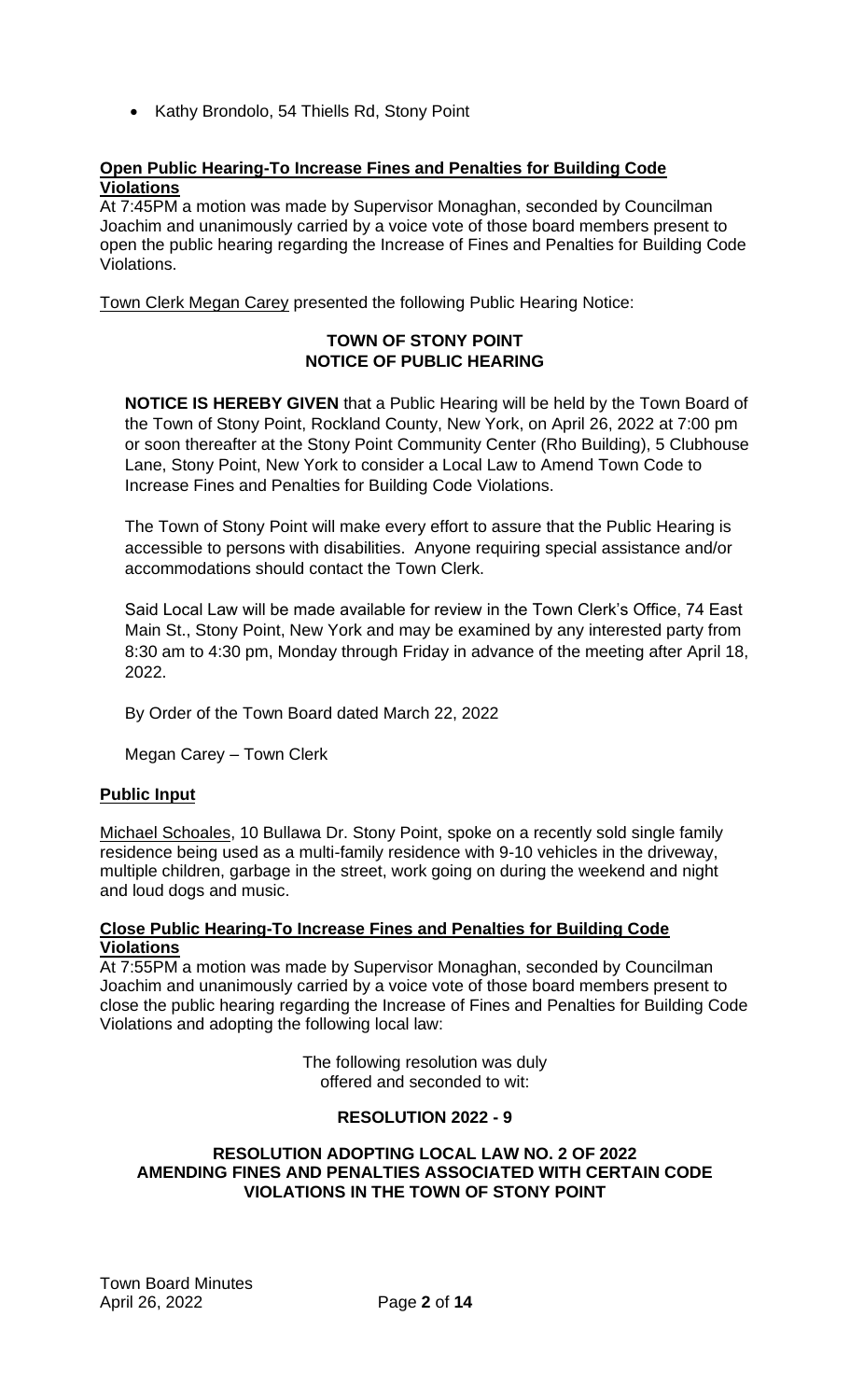WHEREAS, within the Town of Stony Point, New York ("Town") there is a need to protect the public health and safety from time to time with regard to the enactment of Local Laws pursuant to the powers of the municipality under the Municipal Home Rule Law, and

WHEREAS, the Town Board desires to increase fines and penalties in the Town Code which have remained unchanged for many years; and

WHEREAS, the Town Board after due deliberation, finds it in the best interest of the Town to adopt said Local Law.

 NOW, THEREFORE, BE IT RESOLVED, that this action is a Type II Action under SEQRA.

- Section 1. All "Whereas" clauses are hereby incorporated by reference as though set forth in full herein.
- Section 2. That the introductory Local Law entitled "AMENDING FINES AND PENALTIES ASSOCIATED WITH CERTAIN CODE VIOLATIONS IN THE TOWN OF STONY POINT" be and hereby is adopted as Local Law No. 2 of 2022 of the Town of Stony Point on April 26, 2022.
- Section 3. The Town Board hereby directs the Town Clerk to enter said Local Law in the minutes of this meeting and in the Local Law Book of the Town of Stony Point, and to give due notice of the adoption of said Local Law to the Secretary of State of New York and to take all steps to process and file said Local Law amendment with the State of New York.
- Section 4. This action is a Type II Action under SEQRA.
- Section 5. This Resolution shall be effective immediately.

### **TOWN OF STONY POINT LOCAL LAW NO. 2 OF 2022**

### **A LOCAL LAW AMENDING FINES AND PENALTIES ASSOCIATED WITH CERTAIN CODE VIOLATIONS IN THE TOWN OF STONY POINT**

BE IT ENACTED by the Town Board of the Town of Stony Point, Rockland County, New York ("Town Board") as follows:

### **Section 1. Title and Legislative Intent.**

This local law is intended to amend certain fines and penalties related to particular code violations in the Town of Stony Point. Accordingly, this local law amends the Town Code and incorporates the changes set forth herein with respect to fines and penalties. This local law does not amend any substantive provisions of the Chapters identified, but only increases fines and penalties.

### **Section 2. Authority.**

This Local Law is adopted pursuant to the provisions of the New York State Municipal Home Rule Law.

### **Section 3. Amendment.**

Chapter 98, Article II, entitled "Excavated Lands," is hereby amended as follows: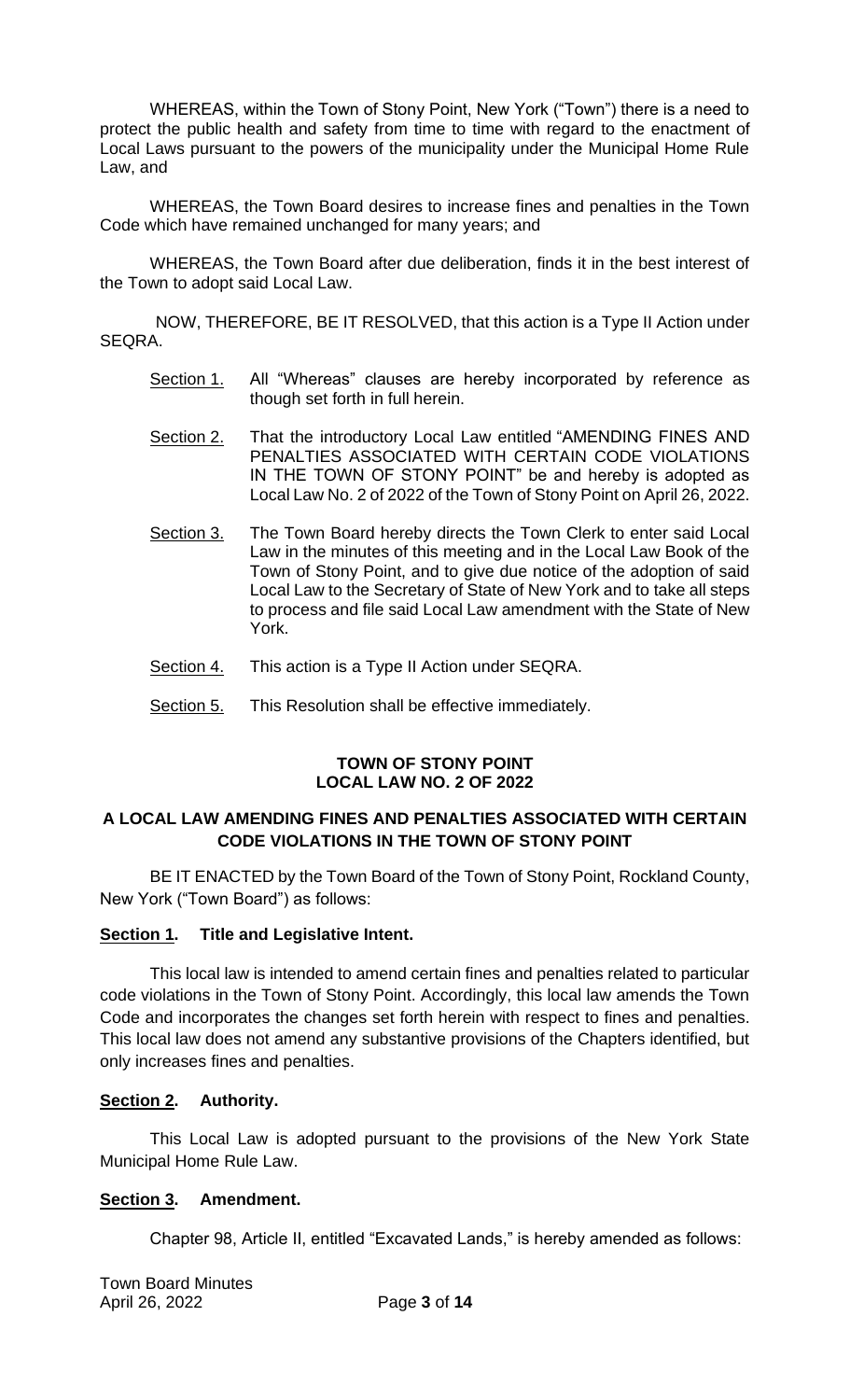### § 98-17 Penalties for offenses.

Offenses against this article shall be punishable by a fine not to exceed \$10,000 or by imprisonment not to exceed one year, or both.

### **Section 4. Amendment.**

Chapter 48, entitled "Alarm Systems," is hereby amended as follows:

§ 48-14 Penalties for offenses.

A person found in violation of this chapter shall be guilty of an offense and shall be subject to a fine not to exceed \$200 for the first offense and \$1,500 for the second offense or subsequent offense.

### **Section 5. Amendment.**

Chapter 78, entitled "Buildings, Unsafe," is hereby amended as follows:

§ 78-12 Penalties for offenses.

Offenses against this chapter shall be punishable by a fine not to exceed \$10,000 or by imprisonment not to exceed one year, or both

### **Section 6. Amendment.**

Chapter 142, Article I entitled "Temporary Trailers," is hereby amended as follows:

§ 142-2 Penalties for offenses.

Any violation of this article shall be punishable by a maximum fine of \$1,500 or by imprisonment for not more than 15 days, or both.

### **Section 7. Amendment.**

Chapter 148, entitled "Noise," is hereby amended as follows:

§ 148-4 Penalties for offenses.

Any person violating any of the provisions of this chapter shall be deemed guilty of a violation and, upon conviction thereof, shall be fine in an amount not exceeding \$1,000 or imprisonment not to exceed 15 days, or both.

### **Section 8. Amendment.**

Chapter 182, Article I entitled "Collection and Licensing," is hereby amended as follows:

§ 182-7 Penalties for offenses.

Any person, firm or corporation violating any provision of this article or failing to comply therewith shall be guilty of a misdemeanor and shall be liable to a fine of not more than \$5,000 for each offense or imprisonment for not more than one year, or both.

## **Section 9. Amendment.**

Chapter 182, Article III entitled "Receptacles," is hereby amended as follows:

§ 182-17 Penalties for offenses.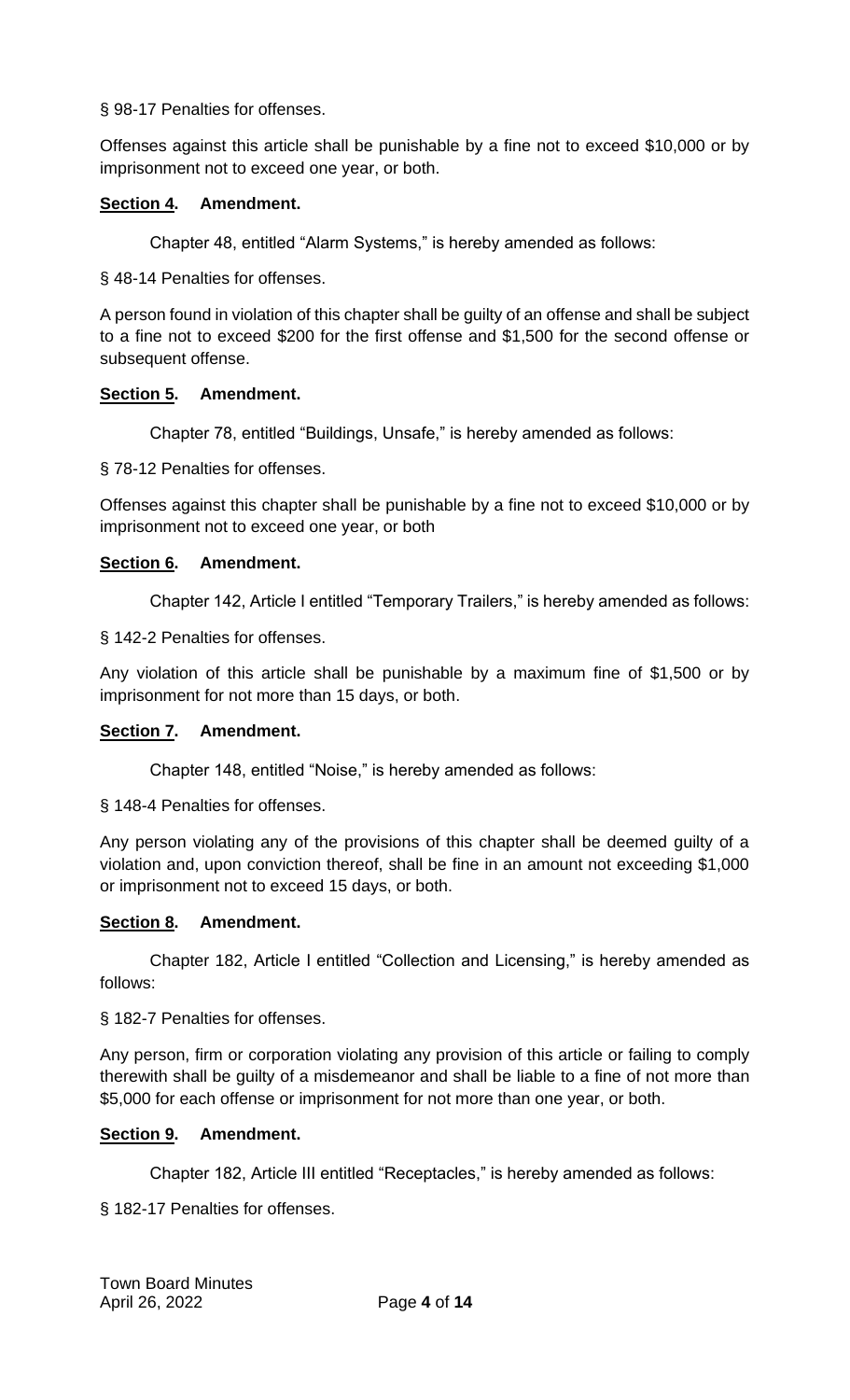A violation of any of the provisions of this article shall be punishable by a fine not to exceed \$500 or by imprisonment in the County Jail for a period not exceeding 15 days, or both.

## **Section 10. Amendment.**

Chapter 198, Article I entitled "Removal," is hereby amended as follows:

§ 198-7 Penalties for offenses.

Any person violating any of the provisions of this article shall be subject to a fine of not more than \$1,000 or by imprisonment in the County Jail for a period not exceeding 15 days, or both.

# **Section 11. Amendment.**

Chapter 132, entitled "Junk Dealers," is hereby amended as follows:

§ 132-7 Penalties for offenses.

In addition thereto or irrespective thereof any person, firm, association or corporation violating any of the provisions of this chapter or operating or engaging in the business of a junk dealer or dealer in secondhand articles as defined in this chapter without a license or after the revocation of any license by the Town Board shall, upon conviction thereof, be subject to a fine of not to exceed \$5,000 or 15 days in jail, or both, for each offense.

# **Section 12. Amendment.**

Chapter 187, Article I entitled "Permits and Obstructions," is hereby amended as follows:

§ 187-5 Penalties for offenses.

A. Each and every violation of any of the provisions of this article of the Town of Stony Point shall be punishable by a fine not to exceed \$1,500 or by imprisonment for not more than 15 days, or by both, unless a lesser penalty is provided by statute.

## **Section 13. Amendment.**

Chapter 73 entitled "Blasting," is hereby amended as follows:

§ 73-12 Penalties for offenses.

Any person, firm or corporation violating any of the provisions of this chapter or failing to comply therewith shall be guilty of an unclassified misdemeanor and, upon conviction, shall be punished by imprisonment for a term of not more than one year or by a fine of not more than \$10,000, or by both such fine and imprisonment. Each violation of any provision of this chapter shall be a separate and distinct offense and, in case of continuing violation, each day such violation shall be permitted to exist shall constitute, a separate offense. Additionally, such person, firm or corporation shall be subject to a two-year suspension of his or its privilege to obtain a blasting permit, from the Town of Stony Point

## **Section 14. Amendment.**

Chapter 209, entitled "Waterfront Consistency," is hereby amended as follows:

§ 209-7 Penalties for offenses.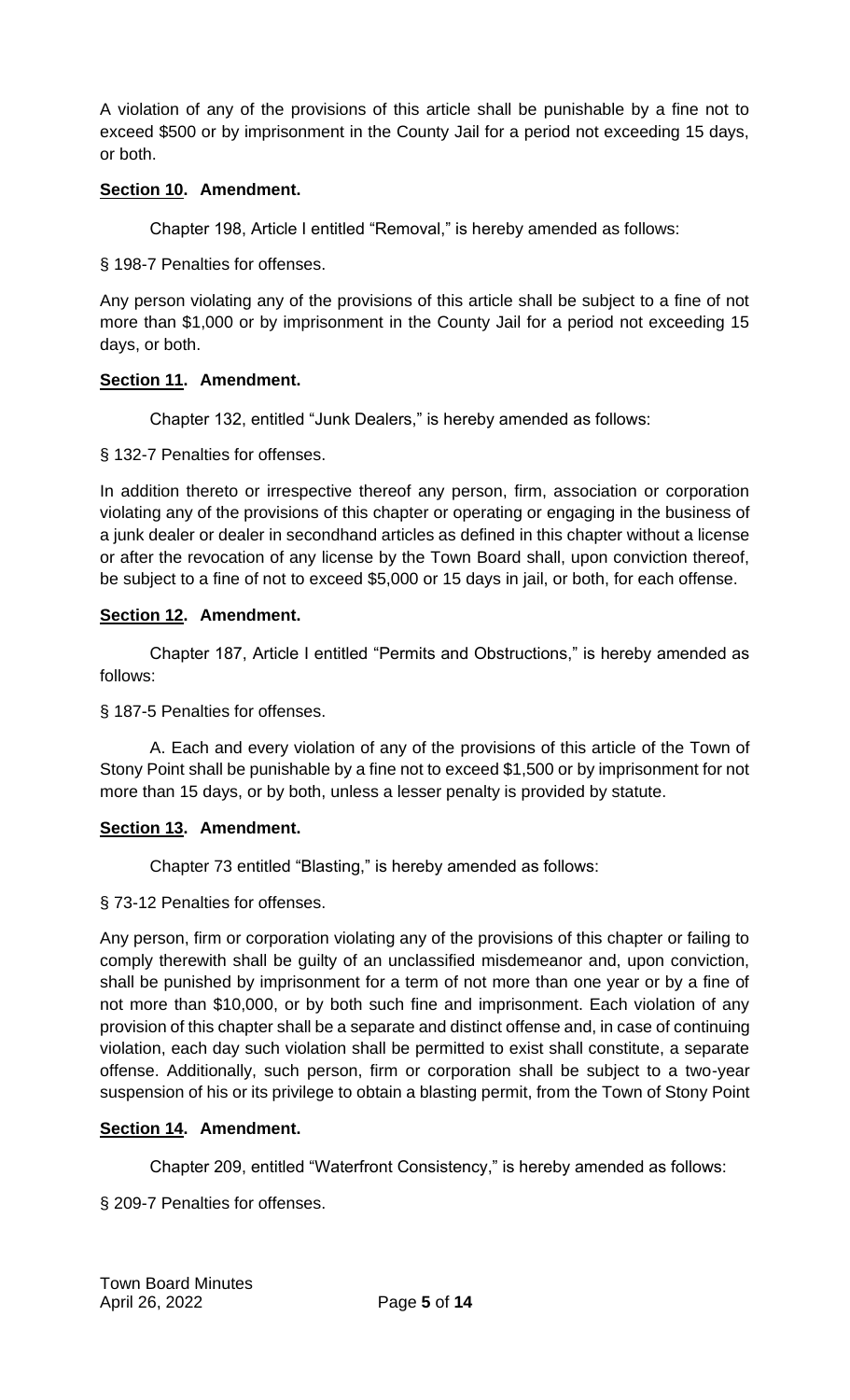A. A person who violates any of the provisions of or who fails to comply with any decision or conditions imposed by this chapter shall have committed a violation, punishable by a fine not exceeding \$1,000 for a conviction of a first offense and punishable by a fine not to exceed \$5,000 for a conviction of a second or subsequent offense. For the purpose of conferring jurisdiction upon courts and judicial officers, each week of continuing violation shall constitute a separate additional offense.

## **Section 15. Amendment.**

Chapter 187, Article III entitled "General Provisions," is hereby amended as follows:

§ 112-9 Penalties for offenses.

No structure in an area of special flood hazard shall hereafter be constructed, located, extended, converted, or altered and no land shall be excavated or filled without full compliance with the terms of this chapter and any other applicable regulations. Any infraction of the provisions of this chapter by failure to comply with any of its requirements, including infractions of conditions and safeguards established in connection with conditions of the permit, shall constitute a violation. Any person who violates this chapter or fails to comply with any of its requirements shall, upon conviction thereof, be fined no more than \$2,500 or imprisoned for not more than l5 days or both. Each day of noncompliance shall be considered a separate offense. Nothing herein contained shall prevent the Town of Stony Point from taking such other lawful action as necessary to prevent or remedy an infraction. Any structure found not compliant with the requirements of this chapter for which the developer and/or owner has not applied for and received an approved variance under Article VI will be declared noncompliant and notification sent to the Federal Emergency Management Agency

## **Section 16. Amendment.**

Chapter 151, Article I entitled "Temporary Outdoor Dining Permit," is hereby amended as follows:

§ 151-7 Penalties for offenses.

A violation of this chapter is hereby declared to be an offense punishable by a fine not to exceed \$1,500 or imprisonment for a period not to exceed six months, or both, for a conviction of a first offense; for a conviction of a second offense, both of which were committed within a period of five years, punishable by a fine of not less than \$500 nor more than \$2,500 or imprisonment for a period not to exceed six months, or both; and upon conviction of a third or subsequent offense, all of which were committed within a period of five years, punishable by a fine of not less than \$1,000 nor more than \$5,000 or imprisonment for a period not to exceed six months, or both. Each week's continued violation shall constitute a separate additional violation. In addition to the foregoing provisions, the Town shall have such other remedies for any violation or threatened violation of this chapter as is now or may hereafter be provided by law.

## **Section 17. Amendment.**

Chapter 161, entitled "Property Maintenance" is hereby amended as follows:

§ 161-9. Penalties for offenses.

A. Any person failing to comply with a lawful order pursuant to this chapter or committing an offense against any provision of this chapter shall be guilty of a violation.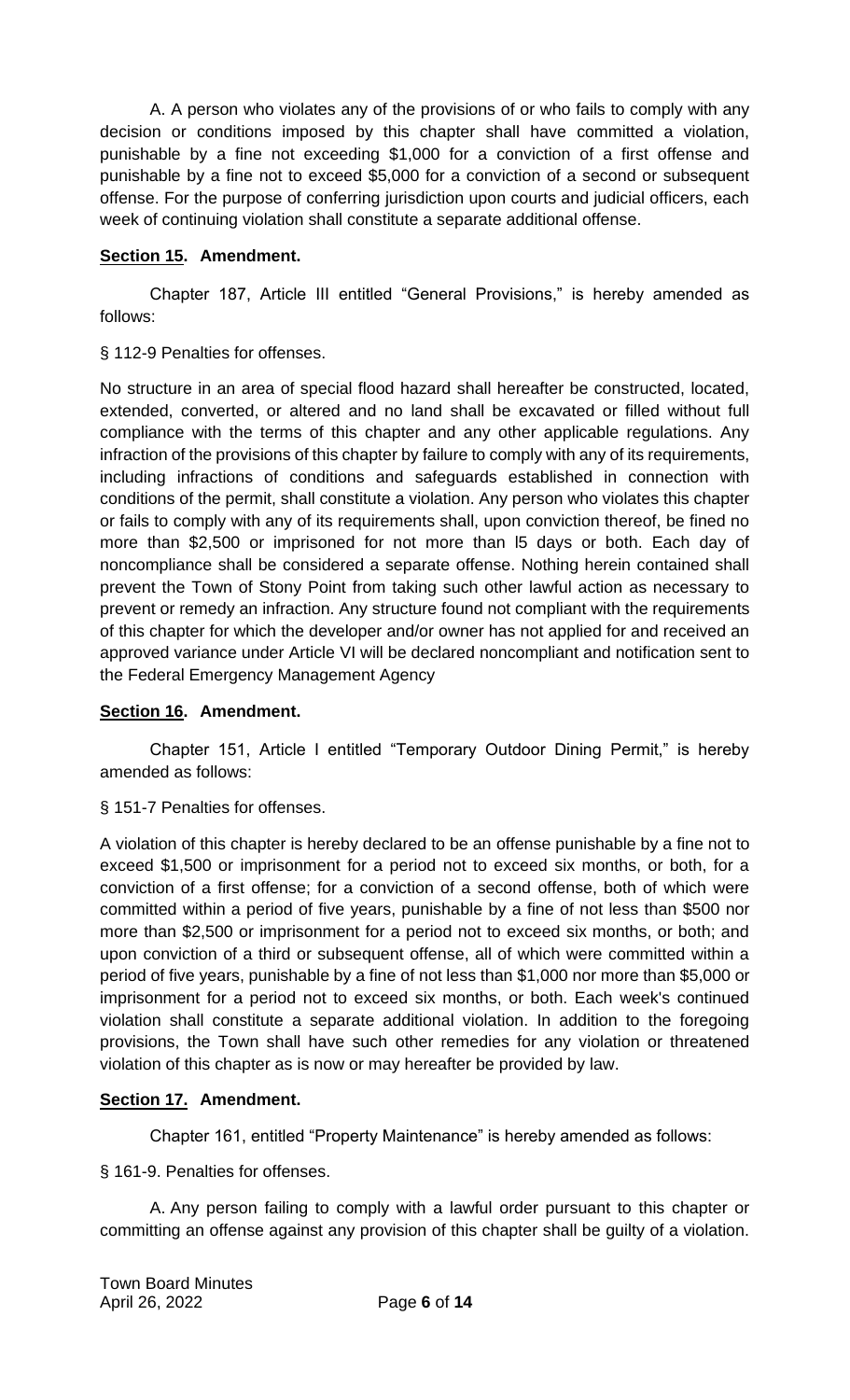In addition to any other penalty or remedy herein provided, each and every violation of this chapter shall be punishable as follows:

(1) For a first conviction thereof: by a fine not less than \$200 nor more than \$500 or by imprisonment for a term not exceeding 15 days, or by both fine and imprisonment.

(2) For a second conviction thereof within twelve months: by a fine of not less than \$200 nor more than \$2,500, or by imprisonment for a term not exceeding 15 days, or by both fine and imprisonment.

B. The continuation of an offense against the provisions of this chapter shall constitute, for each day the offense is continued, a separate and distinct offense hereunder.

C. In addition to the above-provided penalties and punishment, the Town of Stony Point may also maintain an action in any court of competent jurisdiction to compel compliance with this chapter by injunction or other action.

### **Section 18. Amendment.**

Chapter 176, Part 1, Article V entitled "Penalties" is hereby amended as follows:

§ 176-18. Penalties for offenses.

A. Any person found to be violating any provision of these regulations shall be served by the Town of Stony Point with written notice stating the nature of the violation and providing a reasonable time limit for the satisfactory correction thereof. The offender shall, within the period of time stated in such notice, permanently cease all violations.

B. Any person who shall violate any provision of this Part 1 shall be fined not more than \$1,000 or imprisoned not more than 30 days, or both. Each day that any violation of these regulations continues and each day that any person continues to discharge prohibited wastes or substances into any public sewer shall be deemed to be a separate offense for the purpose of applying the penalty provided in this section.

C. Any person violating any of the provisions of this Part 1 shall be liable to the Town of Stony Point for any expense, loss or damage occasioned the municipality by reason of such violation.

D. Any person who takes part in or assists in any the commission of any violation of this article shall also be subject to the penalties provided herein.

### **Section 19. Amendment.**

Chapter 215, Article XV entitled "Administration and Enforcement" is hereby amended as follows:

### § 215-99. Penalties for offenses.

A violation of this chapter is hereby declared to be an offense punishable by a fine not to exceed \$5,000 or imprisonment for a period not to exceed six months, or both, for a conviction of a first offense; for a conviction of a second offense, both of which were committed within a period of five years, punishable by a fine of not less than \$1,000 nor more than \$10,000 or imprisonment for a period not to exceed six months, or both; and upon conviction of a third or subsequent offense, all of which were committed within a period of five years, punishable by a fine of not less than \$2,000 nor more than \$25,000 or imprisonment for a period not to exceed six months, or both. Each week's continued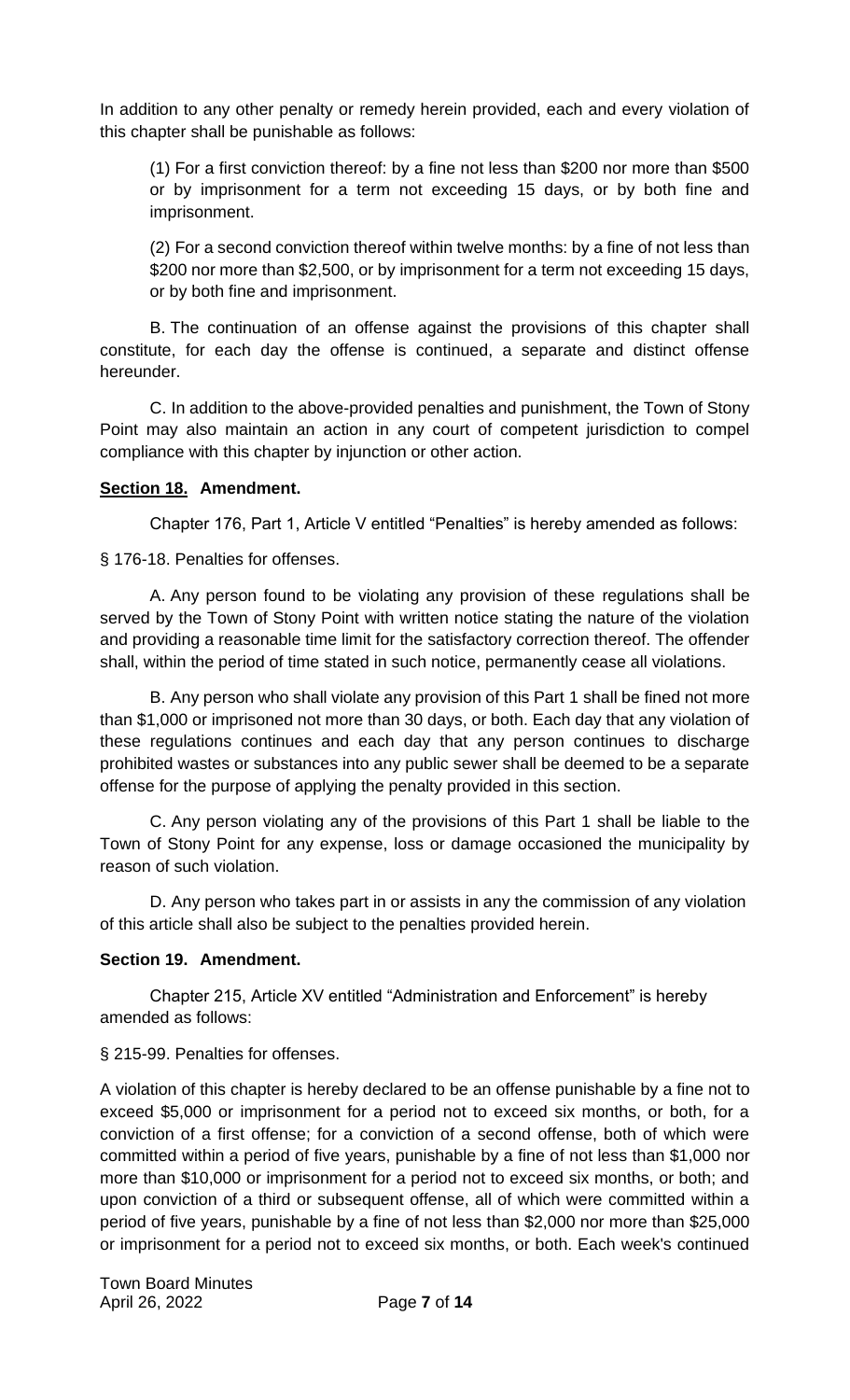violation shall constitute a separate additional violation. In addition to the foregoing provisions, the Town shall have such other remedies for any violation or threatened violation of this chapter as is now or may hereafter be provided by law.

### **Section 20. Amendment.**

Chapter 185, Article I entitled "Illicit Discharges, Activities and Connections shall be amended as follows:

§ 185-12. Enforcement; penalties for offenses.

A. Notice of violation. When the municipality's SMO finds that a person has violated a prohibition or failed to meet a requirement of this article, the SMO may order compliance by written notice of violation by certified mail and/or posting of the property to the responsible person. Such notice may require, without limitation:

(1) The elimination of illicit connections or discharges;

(2) That violating discharges, practices, or operations shall cease and desist;

(3) The abatement or remediation of stormwater pollution or contamination hazards and the restoration of any affected property;

(4) The performance of monitoring, analyses, and reporting;

(5) Payment of a fine and reimbursement of any costs and/or expenses incurred by the municipality relating to the violation; and

(6) The implementation of source control or treatment BMPs. If abatement of a violation and/or restoration of affected property is required, the notice shall set forth a deadline within which such remediation or restoration must be completed. Said notice shall further advise that, should the violator fail to remediate or restore within the established deadline, the work will be done by a designated governmental agency or a contractor and the expense thereof shall be charged to the violator.

(7) The municipality shall also have the right to issue an appearance ticket for said violation.

B. Penalties. In addition to or as an alternative to any penalty provided herein or by law, any person who violates the provisions of this article shall be guilty of a violation punishable by a fine not exceeding \$5,000 or imprisonment for a period not to exceed 15 days, or both for conviction of a first offense; for conviction of a second offense, both of which were committed within a period of five years, punishable by a fine not less than \$1,000 nor more than \$10,000or imprisonment for a period not to exceed 15 days, or both; and upon conviction for a third or subsequent offense, all of which were committed within a period of five years, punishable by a fine not less than \$2,500 nor more than \$35,000 or imprisonment for a period not to exceed 15 days, or both. However, for the purposes of conferring jurisdiction upon courts and judicial officers generally, violations of this article shall be deemed offenses. Each week's continued violation shall constitute a separate additional offense.

## **Section 21. Amendment.**

Chapter 77, entitled "Building Code Administration and Enforcement", shall be amended as follows:

§ 77-15. Enforcement; penalties for offenses.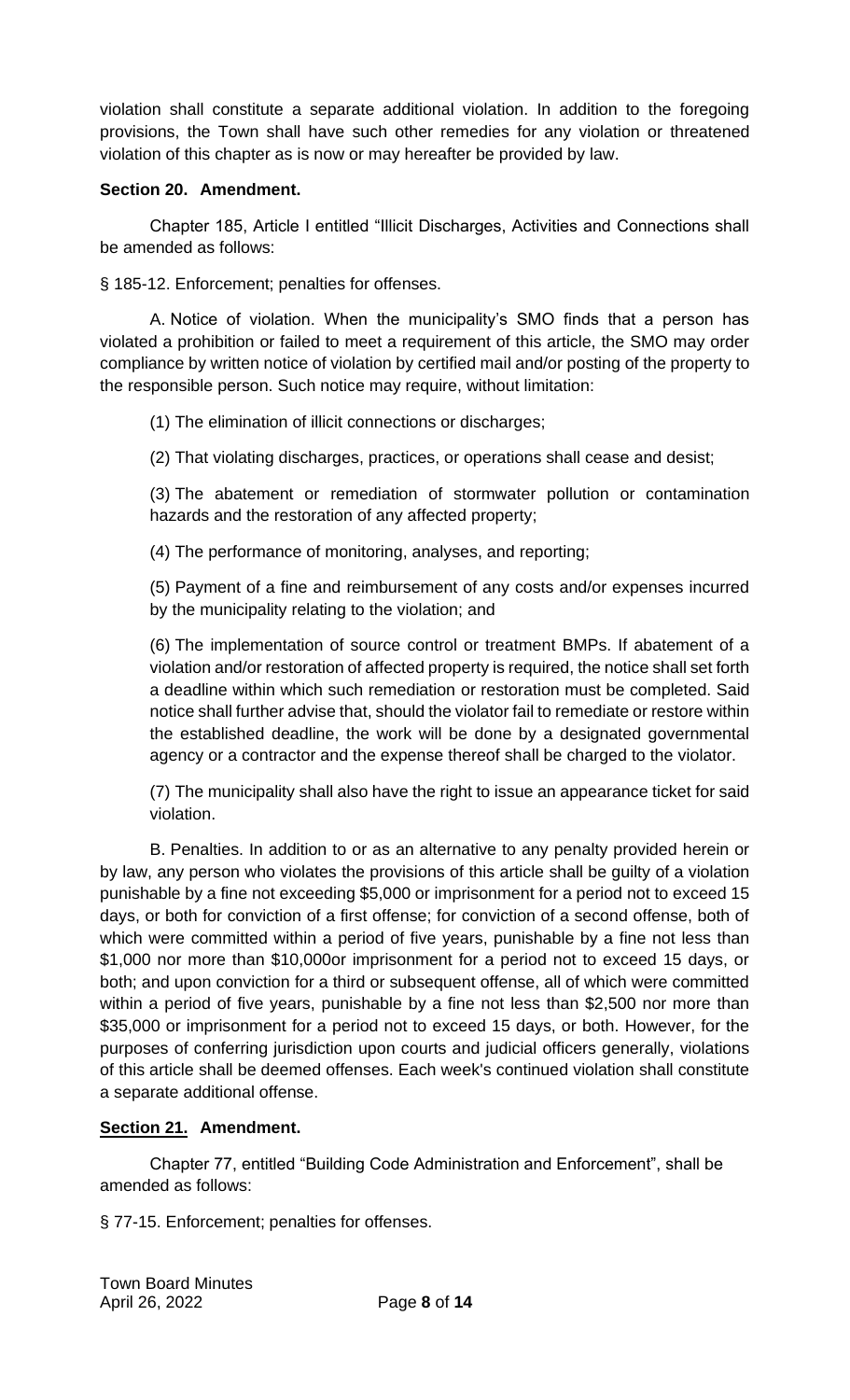A. Compliance orders. The Code Enforcement Officer is authorized to order, in writing, the remedying of any condition or activity found to exist in, on or about any building, structure, or premises in violation of the Uniform Code, the Energy Code, or this chapter. Upon finding that any such condition or activity exists, the Code Enforcement Officer shall issue a compliance order. The compliance order shall be in writing; be dated and signed by the Code Enforcement Officer; specify the condition or activity that violates the Uniform Code, the Energy Code, or this chapter; specify the provision or provisions of the Uniform Code, the Energy Code, or this chapter which is/are violated by the specified condition or activity; specify the period of time which the Code Enforcement Officer deems to be reasonably necessary for achieving compliance; direct that compliance be achieved within the specified period of time; and state that an action or proceeding to compel compliance may be instituted if compliance is not achieved within the specified period of time. The Code Enforcement Officer shall cause the compliance order, or a copy thereof, to be served on the owner of the affected property personally or by registered mail/certified mail. The Code Enforcement Officer shall be permitted, but not required, to cause the compliance order, or a copy thereof, to be served on any builder, architect, tenant, contractor, subcontractor, construction superintendent, or their agents, or any other person taking part or assisting in work being performed at the affected property personally or by registered mail/certified mail; provided, however, that failure to serve any person mentioned in this sentence shall not affect the efficacy of the compliance order.

B. Appearance tickets. The Code Enforcement Officer and each inspector are authorized to issue appearance tickets for any violation of the Uniform Code.

C. Civil penalties. In addition to those penalties prescribed by state law, any person who violates any provision of the Uniform Code, the Energy Code or this chapter, or any term or condition of any building permit, certificate of occupancy/certificate of compliance, temporary certificate, stop-work order, operating permit or other notice or order issued by the Code Enforcement Officer pursuant to any provision of this chapter, shall be liable to a civil penalty of not less than \$200 and not to exceed \$2,500 for each day or part thereof during which such violation continues. The civil penalties provided by this subsection shall be recoverable in an action instituted in the name of this Town.

D. Injunctive relief. An action or proceeding may be instituted in the name of this Town, in a court of competent jurisdiction, to prevent, restrain, enjoin, correct, or abate any violation of, or to enforce, any provision of the Uniform Code, the Energy Code, this chapter, or any term or condition of any building permit, certificate of occupancy/certificate of compliance, temporary certificate, stop-work order, operating permit, compliance order, or other notice or order issued by the Code Enforcement Officer pursuant to any provision of this chapter. In particular, but not by way of limitation, where the construction or use of a building or structure is in violation of any provision of the Uniform Code, the Energy Code, this chapter, or any stop-work order, compliance order or other order obtained under the Uniform Code, the Energy Code or this chapter, an action or proceeding may be commenced in the name of this Town, in the Supreme Court or in any other court having the requisite jurisdiction, to obtain an order directing the removal of the building or structure or an abatement of the condition in violation of such provisions. No action or proceeding described in this subsection shall be commenced without the appropriate authorization from the Supervisor of this Town.

E. Remedies not exclusive. No remedy or penalty specified in this section shall be the exclusive remedy or penalty available to address any violation described in this section, and each remedy or penalty specified in this section shall be in addition to, and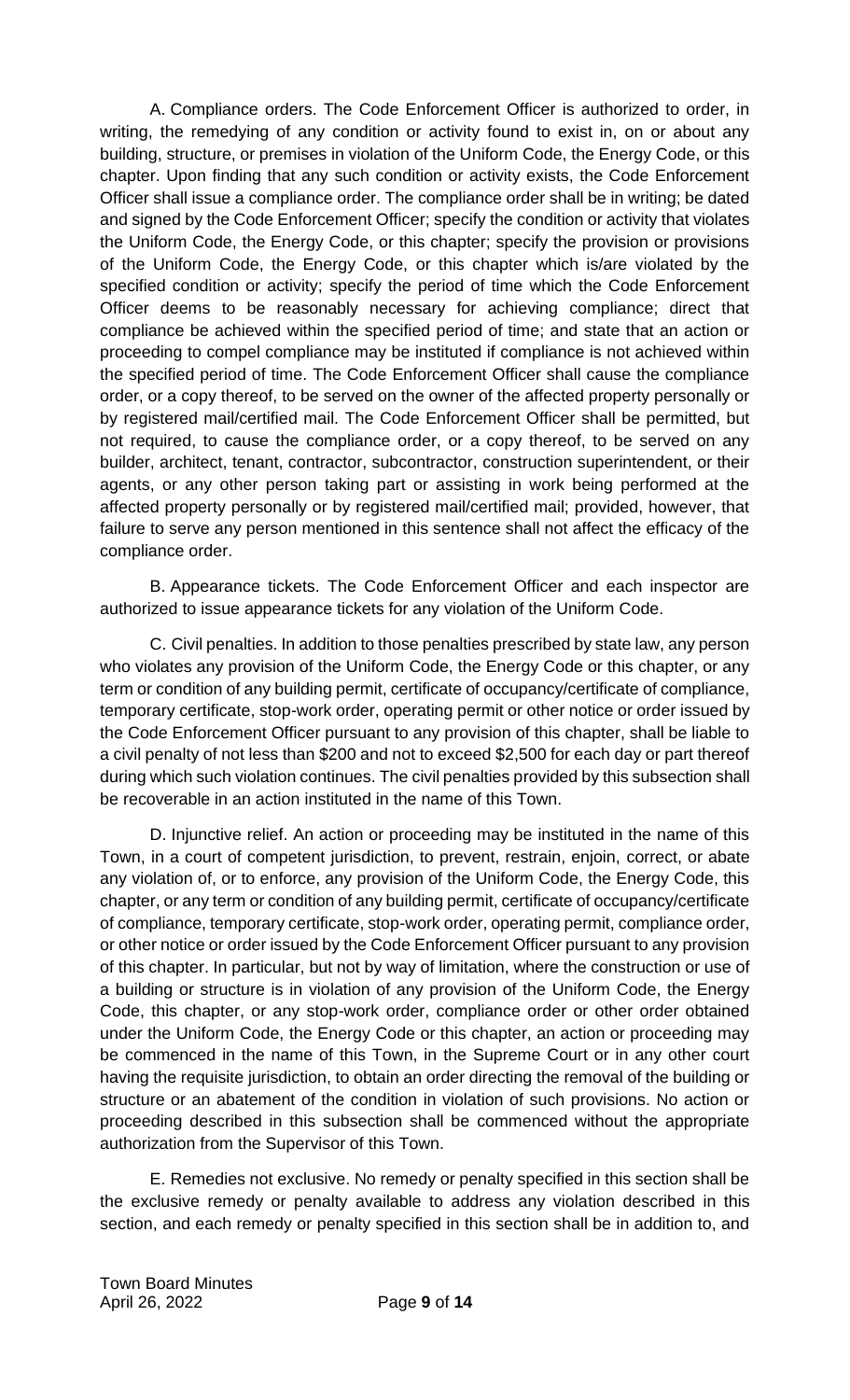not in substitution for or limitation of, the other remedies or penalties specified in this section, in § 77-6, Stop-work orders, of this chapter, in any other section of this chapter, or in any other applicable law. Any remedy or penalty specified in this section may be pursued at any time, whether prior to, simultaneously with, or after the pursuit of any other remedy or penalty specified in this section, in § 77-6, Stop-work orders, of this chapter, in any other section of this chapter, or in any other applicable law. In particular, but not by way of limitation, each remedy and penalty specified in this section shall be in addition to, and not in substitution for or limitation of, the penalties specified in Subdivision (2) of § 382 of the Executive Law, and any remedy or penalty specified in this section may be pursued at any time, whether prior to, simultaneously with, or after the pursuit of any penalty specified in Subdivision (2) of § 382 of the Executive Law.

# **Section 22. Amendment.**

Chapter 185, Article II entitled "Erosion and Sediment Control" shall be amended as follows:

§ 185-29. Enforcement; penalties for offenses.

A. Notice of violation. When the Town determines that a land development activity is not being carried out in accordance with the requirements of this article, it may issue a written notice of violation to the landowner. The notice of violation shall contain:

(1) The name and address of the landowner, developer or applicant;

(2) The address, when available, or a description of the building, structure or land upon which the violation is occurring;

(3) A statement specifying the nature of the violation;

(4) A description of the remedial measures necessary to bring the land development activity into compliance with this article and a time schedule for the completion of such remedial action;

(5) A statement of the penalty or penalties that shall or may be assessed against the person to whom the notice of violation is directed;

(6) A statement that the determination of violation may be appealed to the municipality by filing a written notice of appeal within 15 days of service of notice of violation.

B. Stop-work orders. The Stormwater Management Officer (SMO) or his designee may issue a stop-work order for violations of this article. Persons receiving a stop-work order shall be required to halt all land development activities, except those activities that address the violations leading to the stop-work order. The stop-work order shall be in effect until the SMO confirms that the land development activity is in compliance and the violation has been satisfactorily addressed. Failure to address a stop-work order in a timely manner may result in civil, or criminal penalties, or injunction in accordance with the enforcement measures authorized in this article.

C. Violations. Any land development activity that is commenced or is conducted contrary to this article may be restrained by injunction or otherwise abated in a manner provided by law.

D. Penalties.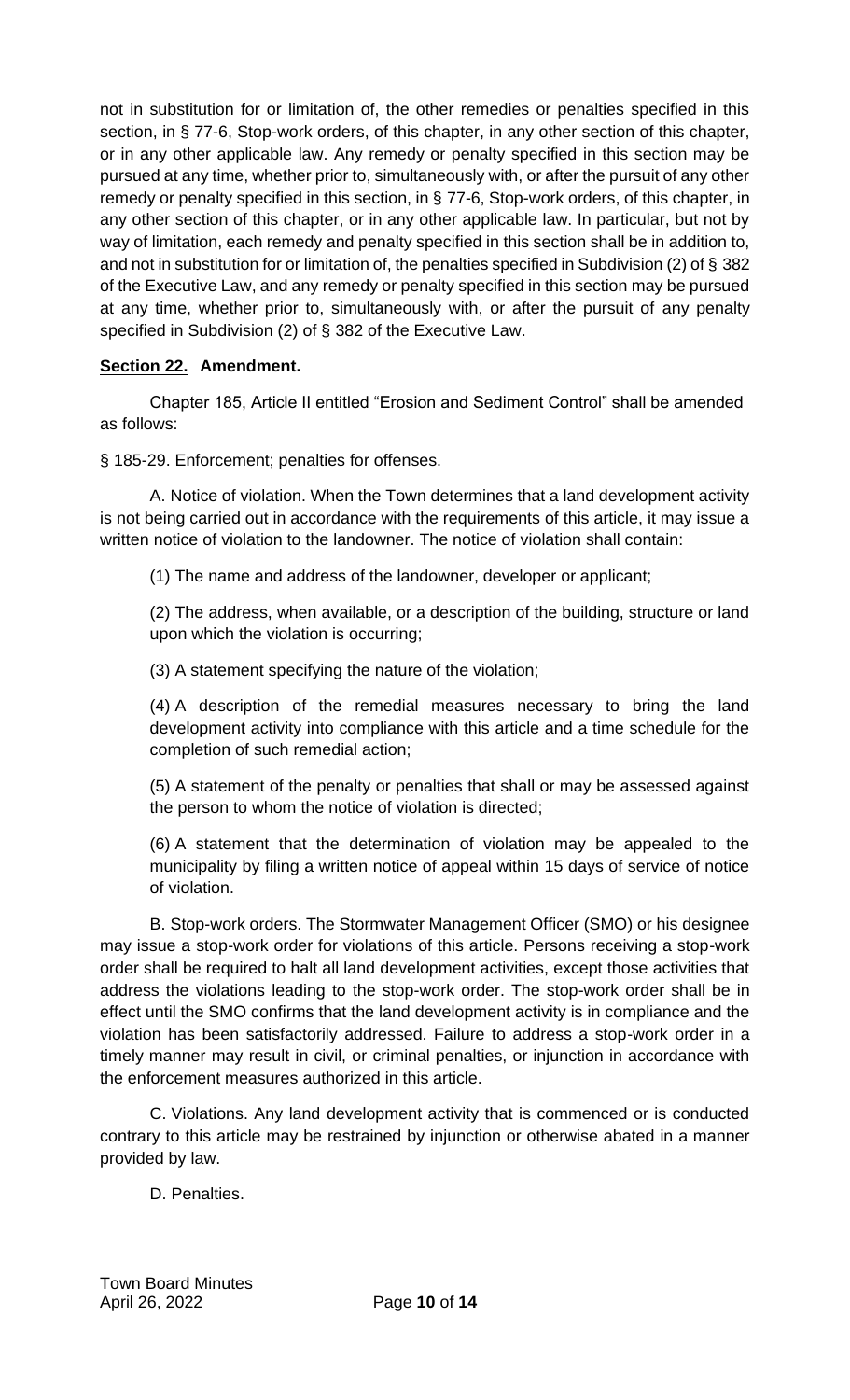(1) In addition to or as an alternative to any penalty provided herein or by law, any person who violates the provisions of this article shall be guilty of a violation punishable by a fine not exceeding \$5,000 for conviction of a first offense; for conviction of a second offense, both of which were committed within a period of five years, punishable by a fine not less than \$1,000 nor more than \$10,000 or imprisonment for a period not to exceed 15 days, or both; and upon conviction for a third or subsequent offense, all of which were committed within a period of five years, punishable by a fine not less than \$2,500 nor more than \$35,000 or imprisonment for a period not to exceed 15 days, or both. However, for the purposes of conferring jurisdiction upon courts and judicial officers generally, violations of this article shall be deemed offenses. Each week's continued violation shall constitute a separate additional offense.

(2) In addition to any other penalties provided for herein, any person who violates any provision of this article shall be liable for a civil penalty not to exceed \$10,000 for each such violation. No such penalty shall be imposed until the Town Board has held a public hearing, upon due notice, and has made a determination that such violation has occurred and has made findings of fact relating to said determination. The alleged violator shall have a right to specification of the charges and to be represented by counsel at such hearing. Each day such violation shall continue shall be deemed to be a separate, distinct and additional offense. Any civil penalty or order issued by the Town Board shall be reviewable pursuant to Article 78 of the Civil Practice Law and Rules within 30 days after filing of such penalty or order in the office of the Town Clerk and mailing a copy thereof to the violator.

E. Certificate of occupancy. No certificate of occupancy (C/O) shall be issued for any building or structure in connection with any land development activity that is subject to the article unless the SMO has certified that the work has been installed or conducted in compliance with this article.

F. Restoration of lands. Any violator may be required to restore land to its undisturbed condition. In the event that restoration is not undertaken within the time stated in the notice, the Town may take necessary corrective action, the cost of which shall become a lien in the nature of a tax lien upon the property until paid. In addition, any fees, penalties or other costs imposed by the Town against the violator in order to obtain compliance with this article shall be assessed against the property in the nature of a tax lien until paid. No such lien shall take effect until the Town Board has held a public hearing upon 10 days' notice to the violator, advising him/her that a lien will be imposed upon the affected property and the amount thereof. The violator shall have an opportunity to appear and give evidence at the public hearing and to be represented by counsel. Any person aggrieved by a decision of the Town Board may appeal such decision to the New York State Supreme Court in an Article 78 proceeding pursuant to the Civil Practice Law and Rules within 30 days after such decision has been filed in the office of the Town Clerk and a copy mailed by regular mail to the violator.

G. Enforcement. Enforcement of the provisions of this article is vested in the Town Stormwater Management Officer, his designees, inspectors of the Department of Environmental Control, and code enforcement personnel of the Town.

### **Section 23. Amendment.**

Chapter 215, Article IX entitled "Signs" shall be amended as follows:

§ 215-58. Security deposits; enforcement; fees and penalties; supersession.

Town Board Minutes April 26, 2022 Page **11** of **14**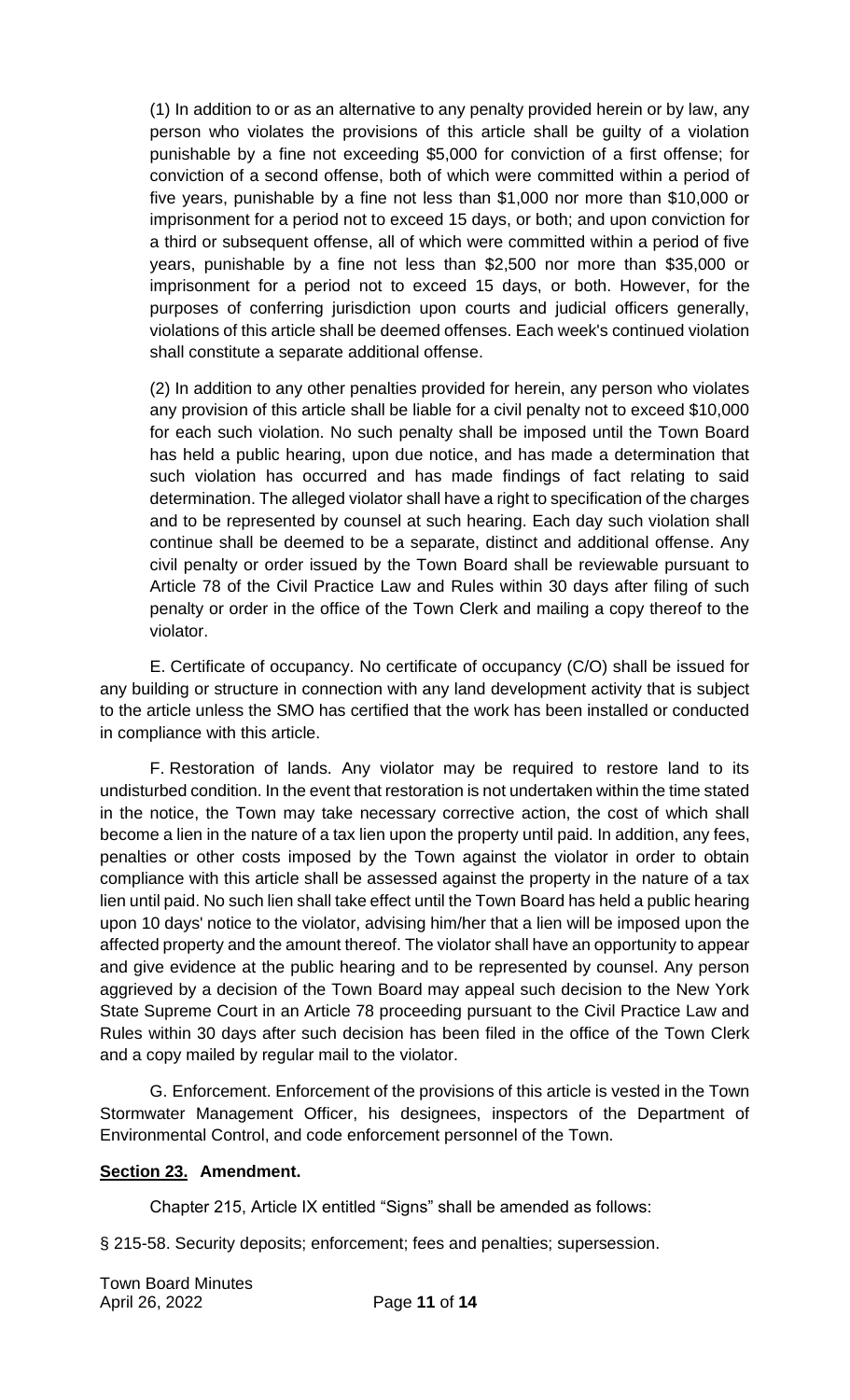A. Political signs. Accompanying the application for a permit shall be the payment of a security deposit in the amount of \$250, as a guaranty that each and every such sign subject to this article will be removed promptly within one week immediately following the nomination, primary, election or referendum to which it pertains. If such removal is not made within the specified time, the Town shall have such signs removed and the security deposit shall be forfeited to the Town to defray the cost of removal of such signs and for general Town purposes.

B. Other temporary signs. Accompanying the application for a permit shall be the payment of a security deposit in the amount of \$100, as a guaranty that each and every such sign subject to this article will be removed promptly within one week immediately following the cessation of the event or activity mentioned in the permit. If such removal is not made within the specified time, the Town shall have such signs removed and the security deposit shall be forfeited to the Town to defray the cost of removal of such signs and for general Town purposes.

C. The fee for any other sign permits, besides § 215-58A and B above, shall be in accordance with the building permit fee schedule.

D. Enforcement. The Police Department of the Town of Stony Point or any other Police Department then servicing the Town of Stony Point and/or the Building Inspector or Code Enforcement Officer for the Town of Stony Point shall have the power, right and authority to issue an appearance ticket, as the same is defined in Article 150 of the Criminal Procedure Law of the State of New York, for the violation of any section of this article.

E. Penalties for offenses.

(1) In addition to any other penalties or remedies prescribed herein or otherwise available to the Town of Stony Point, any person, corporation, firm or other entity that shall violate any provision of this chapter shall be guilty of a misdemeanor subject to a fine of up to \$1,000 or imprisonment up to 15 days, or both such fine and imprisonment. Each day that such violation continues shall constitute a separate offense and shall be punishable as such.

(2) In the case of continuing violation of this article, each day that such violation exists and each sign posted in violation of this article shall constitute a separate and distinct violation.

(3) In addition to the above-provided penalties and punishment, the Board may also maintain an action in the name of Stony Point in any court of competent jurisdiction to compel compliance with or to restrain by injunction the violation of this article.

(4) The remedies contained within this article shall, further, not be exclusive but shall be in addition to any other remedy provided by law, so long as it is not inconsistent herewith, nor shall the invoking of any remedy or procedure contained within this article preclude the pursuit of any and all other remedies, and the same are intended to be cumulative.

F. Supersession of other laws. This article supersedes any other regulation and/or law regarding signs in the Town of Stony Point.

## **Section 24. State Environmental Quality Review Act.**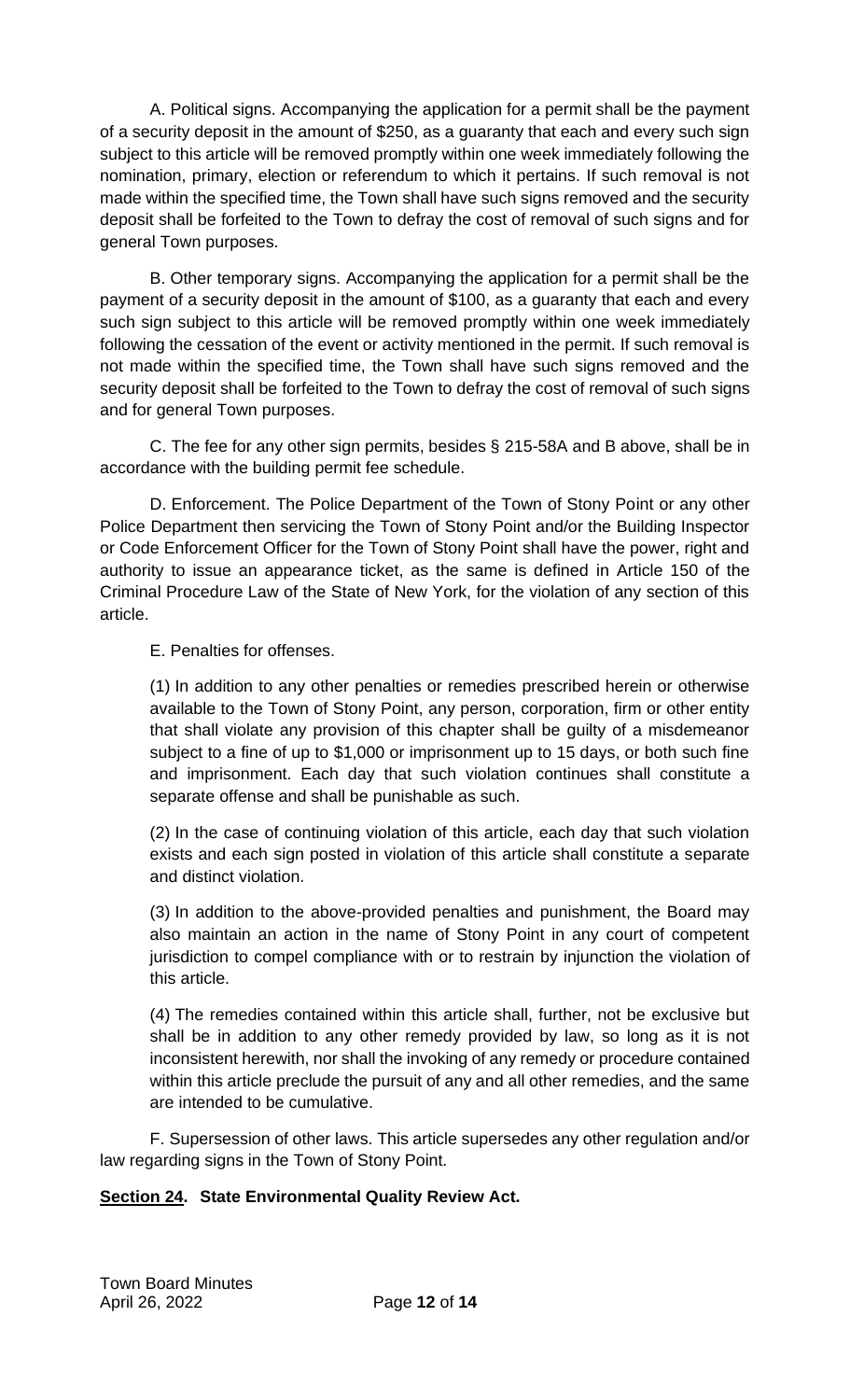Pursuant to 6 NYCRR 617.5 (26) and (33), this Local Law is classified as a Type II action which requires no further review under the State Environmental Quality Review Act.

## **Section 25. Inconsistency.**

All other local laws and ordinances of the Town of Stony Point that are inconsistent with the provisions of this local law are hereby repealed; provided, however, that such repeal shall be in addition to such other local laws or ordinances regulating and governing the subject matter covered by this local law.

## **Section 26. Code Preparation.**

The Town's Code preparation contractor is authorized, without further action of the Town Board, to correct typographical errors, numbering and other related technical changes that do not affect or alter the substantive provisions of this local law.

### **Section 27. Severability.**

If a court of competent jurisdiction determines that any clause, sentence, paragraph, subdivision, or part of this Local Law or the application thereof to any person, firm or corporation, or circumstance is invalid or unconstitutional, the court's order or judgment shall not affect, impair, or invalidate the remainder of this Local Law, but shall be confined in its operation to the clause, sentence, paragraph, subdivision, or part of this Local Law or in its application to the person, individual, firm or corporation or circumstance, directly involved in the controversy in which such judgment or order shall be rendered.

### **Section 28. Effective date.**

This Local Law shall be effective immediately upon filing with the Secretary of State.

### **Appoint Part Time Fire Inspector**

A motion was made by Supervisor Monaghan, seconded by Councilman Williams and unanimously carried by a voice vote of those board members present to appoint Evan Humphrey to Part Time Fire Inspector at a rate of pay o \$24/hr. The appointment will begin on May 2, 2022. Judge Franks swore Mr. Humphrey in.

### **Appoint Court Clerk**

A motion was made by Supervisor Monaghan, seconded by Councilman Williams and unanimously carried by a voice vote of those board members present to hire Claudia Lucca to Court Clerk at a grade 6, Step 2 as per CSEA contract.

### **Hire Summer Laborers-Parks Department**

A motion was made by Supervisor Monaghan, seconded by Councilman Puccio and unanimously carried by a voice vote of those board members present to hire the following summer laborers for the parks department:

| <b>Seamus Gogarty</b> | \$13.20/hr |
|-----------------------|------------|
| Dylan Raymond         | \$13.20/hr |
| <b>Bailey McGrady</b> | \$13.20/hr |